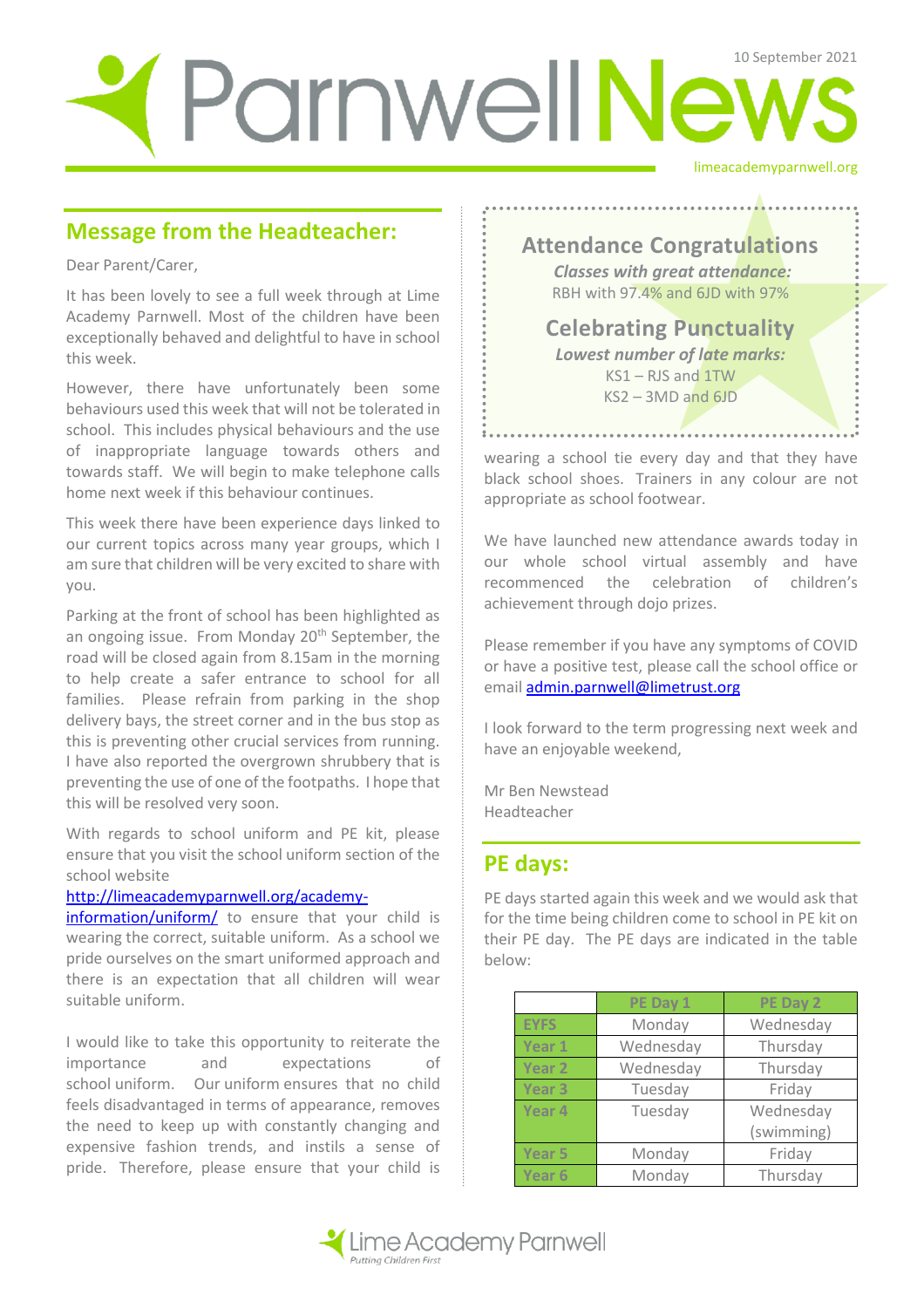## **Attendance and absence:**

Once your child is registered at school, you are legally responsible for making sure they attend regularly. Children must be in class by 08:50am. Any child who arrives after this time is recorded as late. Any child who arrives after 09:10 is marked as an unauthorised absence for half of the school day. This will be monitored closely and persistent lateness may lead to a penalty fine issued by the local authority. If you know your child is going to be absent, you must notify the school in advance by completing the school's leave of absence request form. Only the school can authorise absences. If you choose to take your child out of school (e.g. for a holiday) without permission from school, and there are no exceptional circumstances for the absence, it will be recorded as a period of unauthorised absence. This means you are at risk of being issued with a penalty fine or being prosecuted in court. We take attendance seriously and will be monitoring it closely throughout the year. More information is available in our school attendance policy and at [https://www.peterborough.gov.uk/residents/schools](https://www.peterborough.gov.uk/residents/schools-and-education/attendance/)

[-and-education/attendance/](https://www.peterborough.gov.uk/residents/schools-and-education/attendance/) Recording an absence: If your child is ill and unable to attend school, please call the school office in the morning to update them.

# **Arbor Parent App:**

We have launched a new parent app called Arbor. The Arbor App can be downloaded by going to your App store and searching for Arbor. The Arbor App will allow you to see your child's details, including their attendance and permissions you have consented for them. You will also be able to see and update your contact details, pay for school dinners, clubs, school trips and to book parent consultations. The school will be using the App as the main way of communication with all parents. You should have received an email with login details, so please ensure you register with the App. If you have not received login details, please contact the school office on 942912 so we can check we have your most up-todate email address. More information on the App and how to log in can be found here ['Getting](https://support.arbor-education.com/hc/en-us/articles/360020147458-Getting-started-Log-into-the-Parent-Portal-and-the-Arbor-App) [Started'](https://support.arbor-education.com/hc/en-us/articles/360020147458-Getting-started-Log-into-the-Parent-Portal-and-the-Arbor-App) and 'A quick [introduction'](https://support.arbor-education.com/hc/en-us/articles/212097029-A-quick-introduction-to-Arbor-for-guardians-and-parents)

## **School Dinners, Snacks and Milk:**

#### School dinner menus can be accessed through [http://limeacademyparnwell.org/academy](http://limeacademyparnwell.org/academy-information/academy-meals/)[information/academy-meals/](http://limeacademyparnwell.org/academy-information/academy-meals/)

On Monday 13 September we are on week 2 of the menu. If your child has a packed lunch, please ensure it is healthy, with no fizzy drinks and we ask you to avoid crisps and chocolate. Do not pack any nut products for health and safety reasons. Children should come to school with a drinks bottle which they are able to fill up with water throughout the day.

Children may bring a healthy snack to be eaten at break time. Fruit is provided by the school in KS1. The school is part of the Cool Milk for Schools scheme and all children receive free milk until the child's 5th birthday. You will need to register your child to receive milk daily by applying directly to <https://www.coolmilk.com/>

# **Breakfast and Afterschool Club:**

During term time, we run a breakfast club every morning from 07:45 which is available to all children. We also run an afterschool club from 15:15 to 17:45. If you would like your child to attend, please collect an application form at the school office. Sessions must be booked and paid for in advance on the Arbor Parent App.

# **Walking Home Alone:**

In year 5 and 6, with your permission, children are permitted to leave the school premises by themselves at the end of the school day (15:15). If you would like your child to go home without an adult at the end of the school day, please give your consent in the Arbor Parent App.

# **Lost Property:**

Please label your child's uniform with their name. We are unable to return lost property to the correct children if it is not labelled.